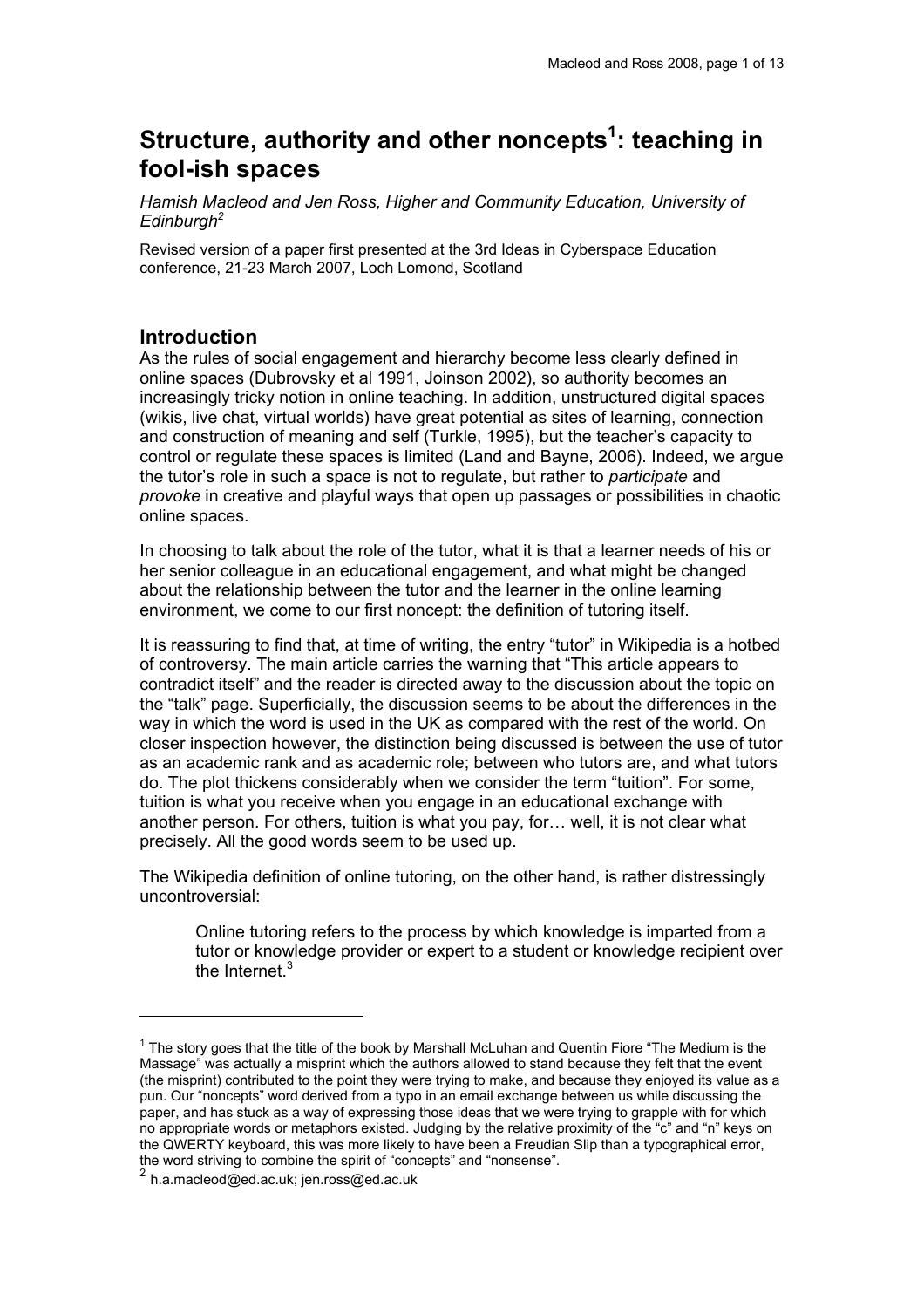It does have the virtue of being clear. But it is hopelessly authoritarian and instructionist in conception, putting the sage firmly centre stage. The rhetoric is all transmission and content, without the slightest nod to a constructivist epistemology. Something has to be going on in a tutorial, but if it is simply knowledge transmission then a good textbook would probably serve us better. The notion of tutorless tutorials espoused by problem-based learning enthusiasts helps focus attention here. Something happens in such tutorials that is not dependent on the presence of an authority figure: the tutorial consists of conversations that contribute to building understanding.

So what is it that tutors do, or should do, in support of the online learner? Some have sought to explore and clarify by the adoption of particular metaphors, such as moderator, mentor, or facilitator, to describe the tutor's role. These terms have their value in guiding our behaviour as online tutors, but their force is primarily to warn us to stand aside. The evidence is that too much, or inappropriate, contribution to tutorial discussion by the tutor can inhibit contributions by the students (Mazzolini and Maddison, 2003). The rhetoric of facilitator and moderator speaks of a duty to liberate the students, and empower them to participate in their own learning. This has the ring of critical pedagogy about it, which would seek to remove the authority of the teacher, casting teacher and learner as equal participants in the educational endeavour. Such protestations of equality will ultimately show themselves to have been disingenuous, however, when the imperative of assessment rears its ugly head. Worse, though, is the fact that these formulations guide us about what we shouldn't do, but remain rather silent about what we should be doing.

If the online tutor is going to move from centre stage (King 1993) and sacrifice some ideas of his or her sagacity, what sorts of roles might be taken up to contribute to the guidance of the online learner? There are paradoxes here. We know that distance education (and, by implication, online engagement) is associated with particularly high discontinuation rates (Simpson, 2003; Tinto, 1993) and so it would seem that the online learner will need more, rather than less, perceived support from the teacher. Yet the online teacher has no physical presence to which the online learner can turn, and the nature of time-shifted asynchronous communication that supports much online learning will mean that significant delays must be tolerated between exchanges. In deliberately standing aside to allow the learner more personal autonomy, the online teacher must nevertheless make their virtual presence felt strongly (Garrison & Anderson, 2003). Steps must be taken to counter the remoteness and mediated nature of the relationship.

In this paper we explore the notion of the presence of the online educator as being that of the jester, trickster or fool. To start with, here are some general thoughts about each of these archetypal characters.

**Jester**

*They have ridden like froth down the whirlpools of time, They have jingled their caps in the councils of state, They have snared half the wisdom of life in a rhyme, And tripped into nothingness grinning at fate.*

<sup>&</sup>lt;sup>3</sup> http://en.wikipedia.org/wiki/Online\_tutoring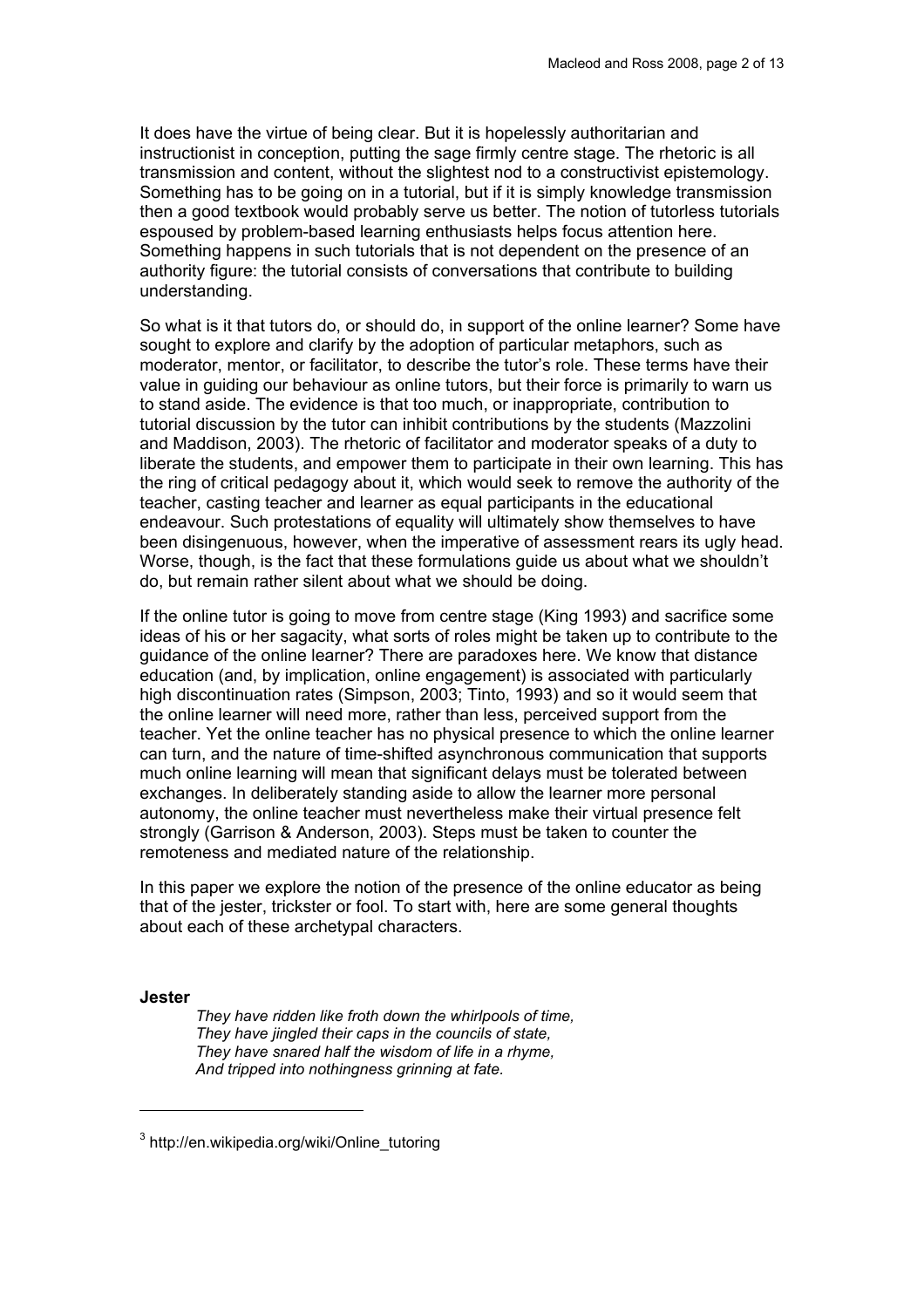(Don Marquis, from "The Jester", 1915. http://www.thenoodlebowl.com/jesters/pages/jesters.html )

*And while the king was looking down, the jester stole his thorny crown…* (Don McLean, "American Pie")

*Who shall bring redemption, but the jesters?* (the Talmud)

Court jesters have been figures in European history and literature since ancient Roman times. Jesters in other traditions – Chinese, Middle-Eastern, Indian – have similarly long lineages (Otto, 2001). Though their characteristics and roles are not identical across these traditions, there are some common qualities: irreverence, wit, and a complex and shifting relationship with power. Jesters are irritants in the society around – like the proverbial grain of sand in an oyster. The responsibility of these characters is to poke fun at the established authority, and to ask questions about what would seem to be the obvious, natural order of things.

#### **Trickster**

*"Tricksters challenge the status quo and disrupt perceived boundaries. Whether foolishly, arrogantly, or bravely, tricksters face the monstrous, transforming the chaotic to create new worlds and new cultures."* (Smith 1997, 2)

Coyote, Raven, Loki, and Anansi are some names the trickster is known by. Tricksters emerge from their many cultural contexts as some combination of magical, powerful, arrogant, challenging, irresponsible, malicious, difficult-to-pin-down, shapeshifting, selfish, frightening and unpredictable. The trickster is a maker of mischief and a creator of tension, occasionally with actively malicious intent, but more often than not s/he (and indeed, ambiguity of sex, sexuality and gender is often a feature of the trickster's persona) is also responsible for the resolution of the tension by fun and foolery (Radin 1956).

#### **Fool**

*"Because the foolishness of God is wiser than men; and the weakness of God is stronger than men."*  (I Corinthians 1:25)

In considering the Fool as a metaphor, there are many stories and ideas to choose from. From sacred or mystical fools, to the "feast of fools", to the Zen "beginner's mind" and Shakespearean and other literary fools, fools are characters who provoke new wisdom in others, rather than owning conventional wisdom in their own right. They are tolerated rather than loved by the objects of their attention, and yet their importance is tacitly acknowledged through assumptions of divine protection, commission, or even essence. The irritation that the fool engenders is frequently the source of insights on the part of others; protagonists frequently emerge as sadder, but wiser, following a fool's ministrations.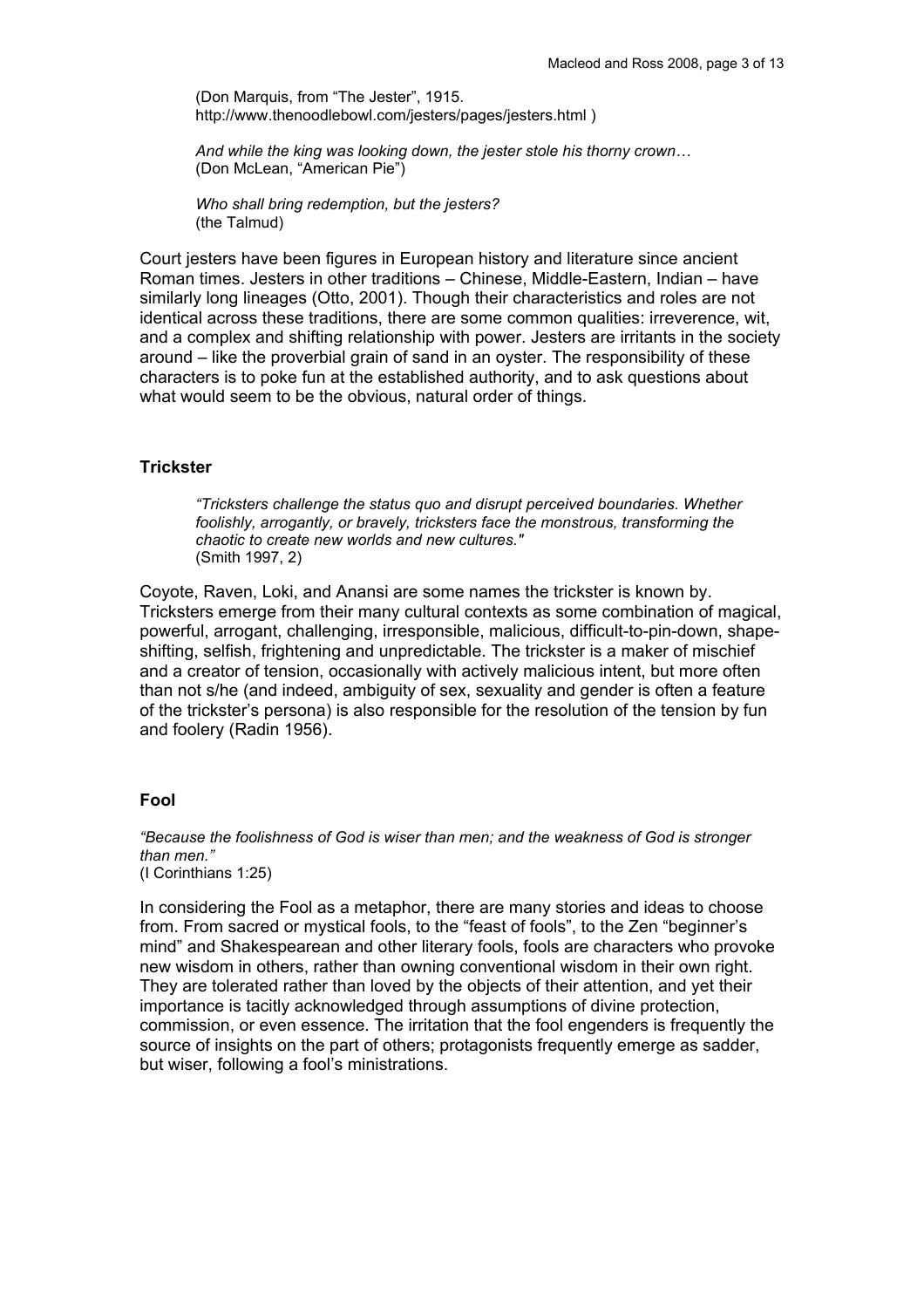The fool's mastery is of context (Welsford 1935, 5), not content. The trickster stands at thresholds and deals in liminality, and delights in the role of outsider, stranger, other. The jester is both grounded and exposed, and is therefore a lightning-rod for aggression. S/he both challenges and upholds authority, while the trickster is more consistently subversive. As we will see, there is a place for all of these roles in online teaching. They are not easy to sustain – they are uncomfortable and, perhaps, quite lonely. By embracing discomfort and loneliness the teacher-fool can therefore also perhaps gain insight into their students' sense of being lost in online spaces.

By exploring themes and ideas relating to these archetypal characters, we invite teachers to embrace some of the challenges, contradictions and fun of teaching and learning online. What follows is divided into three sections, which reflect the insights and strategies we think the metaphors of fool, jester and trickster offer to online teaching:

- authority, attention and risk;
- innocence, danger and fun:
- complexity, liminality and absurdity.

## **Authority, attention and risk**

First: a story about Anansi<sup>4</sup>, a trickster with West African origins, who is also often found in Caribbean folklore. He is both very clever and very greedy, and once went though many trials in order to be named the "King of All Stories"<sup>5</sup>. In this tale, he makes it his business to gather up and hoard all the world's wisdom (or common sense) in a calabash. He succeeds eventually, and is looking for a place to hide the wisdom. He decides to hide it at the top of a tall tree, so he straps the calabash to his chest and begins to climb. However, the calabash keeps getting in his way, and Anansi becomes frustrated. A small child observes what Anansi is doing, and calls up to him to put the calabash on his back, instead. Anansi is furious that after all the work he has done, even a small child has wisdom that he doesn't possess. He smashes the calabash, and the wisdom scatters everywhere, so that everyone has some, but no one has it all.

Anansi wanted to control access to stories, and to define everyone's relationship with knowledge, and this is one way of looking at the traditional "sage on the stage" approach to teaching. Online, though, it is impossible to make authority/truth claims as if in a vacuum; the online space is one where the presence of other knowledge, and the willingness and ability of students to locate and articulate this, is never very far from the surface. And, in a medium that is itself evolving quickly, the tutor is not always going to be able to look like the source of all wisdom. What, then, is the online tutor's role?

A willingness to be the focus of critical attention – and, at times, a lightning-rod for aggression – is part of the function of the jester-teacher. It is possible that in online spaces any type of attention the tutor can attract is better than none at all. The volume of readily available information 'out there', where the tutor and the learner must meet, means that the ability to grab and hold a learner's attention is challenged: "...in an information economy, the real scarce commodity will always be human attention" (Lanham 2006, online). To be impossible to ignore must, at times, be the tutor's primary goal in entering the noisy silence of the online learner's experience in chaotic spaces. As Roszak (1994) has it, "An excess of information may actually

 $\overline{a}$ 

<sup>4</sup> http://en.wikipedia.org/wiki/Anansi

<sup>5</sup> http://mythsandtales.com/\_wsn/page17.html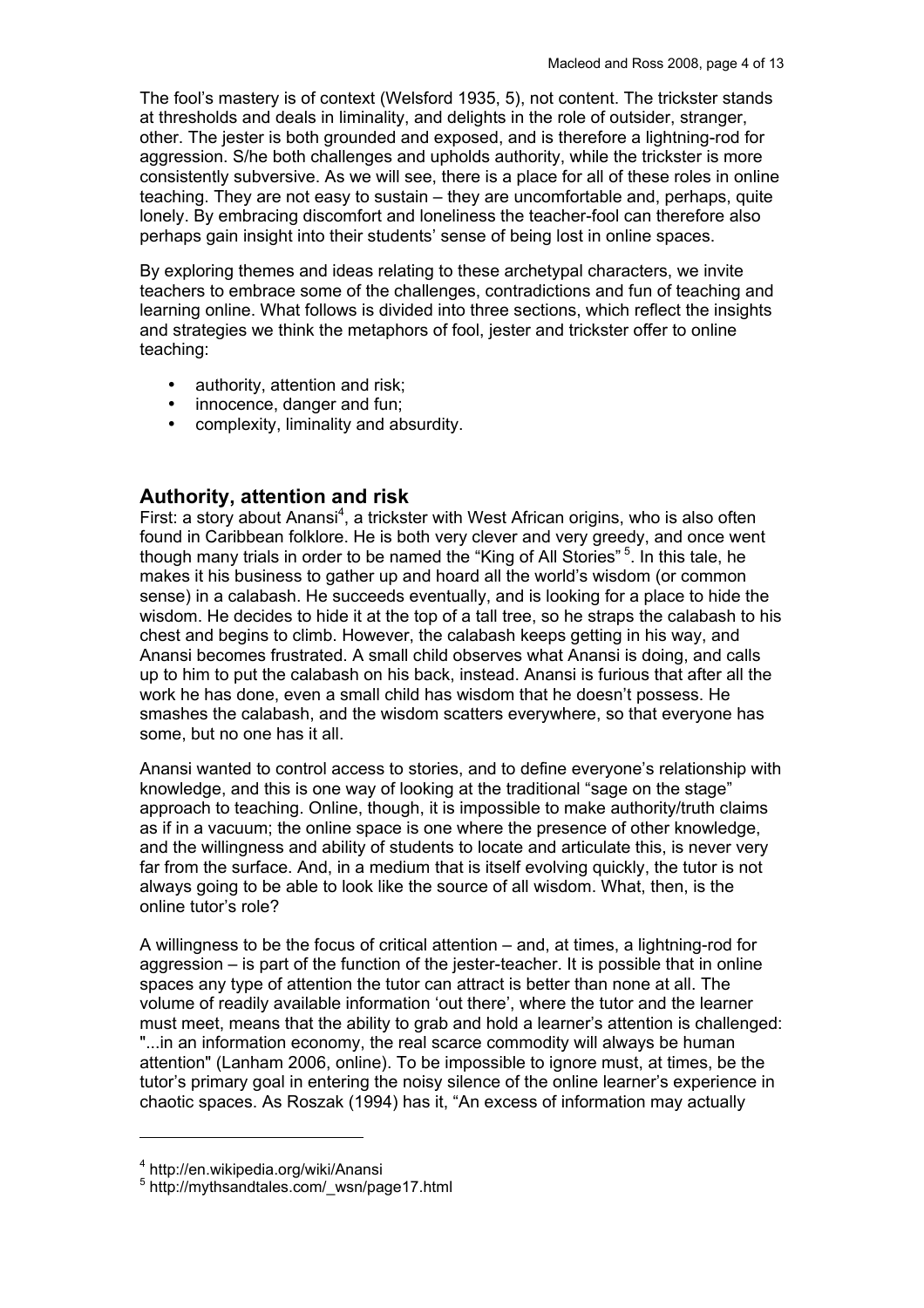crowd out ideas, leaving the mind (young minds especially) distracted by sterile, disconnected facts, lost among shapeless heaps of data". In Second Life, being impossible to ignore may involve donning fins and a wetsuit or a bright red mohawk and, quite literally (well, quite virtually), clowning. In textual spaces like wikis, it may mean being flagrantly provocative, in playing 'devil's advocate'<sup>6</sup>, and in demanding active debate and disagreement from students.

Self-mockery or encouragement of critical attention from students can be challenging for tutors, though. Jesting demands exposure, while traditional models of 'sage on the stage' teaching serve to protect and distance the teacher from personal vulnerability, and, as such, provide little to prepare the online teacher for the lengths to which he or she may wish to go in inviting challenge and attracting attention.

Part of the jester's role has traditionally also been to mock and expose the folly of powerful people and ideas (Peterson 2003, online). However, the jester-teacher who encourages his or her students to question authority and speak truth to power must be prepared for the possibility that he or she will be the first casualty of any student brave enough to take such encouragement seriously. The flattening effect of online spaces, where students are already less likely to perceive the tutor as the source of all authority or respect the boundaries of a traditional, hierarchical student/teacher relationship (Dubrovsky et al 1991), enhances the likelihood that the jesting gaze will be turned on the tutor. The fear of exposure and loss of authority that could accompany such strategies may be heightened by the teacher's own subject positions in terms of gender, age and ethnicity, for example. Some tutors may feel they cannot afford to allow their hard-won authority to be challenged.

For others, it may be important for them to ask themselves what masking function playing the jester/fool might perform, in light of the their unquestionable authority to assess: "we should not forget that the metaphor of the Jester also implies the use of indirect and subtle ways to achieve desired results. There is a clear idea on the part of the Jester of which results are important to achieve..." (Ashworth 2004, p 80). Court jesters in history have often been 'learned men' in disguise (Welsford 1968, 23), and we do well to be reminded of the layers of identities the tutor as jester assumes. Ellsworth, who has problematised critical pedagogy as being insufficiently attentive to the tutor's own position(s) of privilege, describes a shift from "dialogue" to "working together across differences" (Ellsworth, 1989). Such a shift acknowledges social positions and involves everyone – teachers and students – in attending to the circulation of power in their online classrooms.

## **Innocence, danger and fun**

 $\overline{a}$ 

In a story about Mulla Nasrudin (sometimes Nasreddin), a mystic Turkish jester/fool:

Nasrudin sat on a river bank when someone shouted to him from the opposite side:

- 'Hey! how do I get across?'

 $<sup>6</sup>$  Playing devil's advocate is in itself a challenging notion for many learners, who may,</sup> especially in their early years of higher education, be conditioned by what Stewart and Cohen call "lies to children" (Pratchett, Stewart and Cohen, 1999) to expect simple and unambiguous questions and equally simple answers.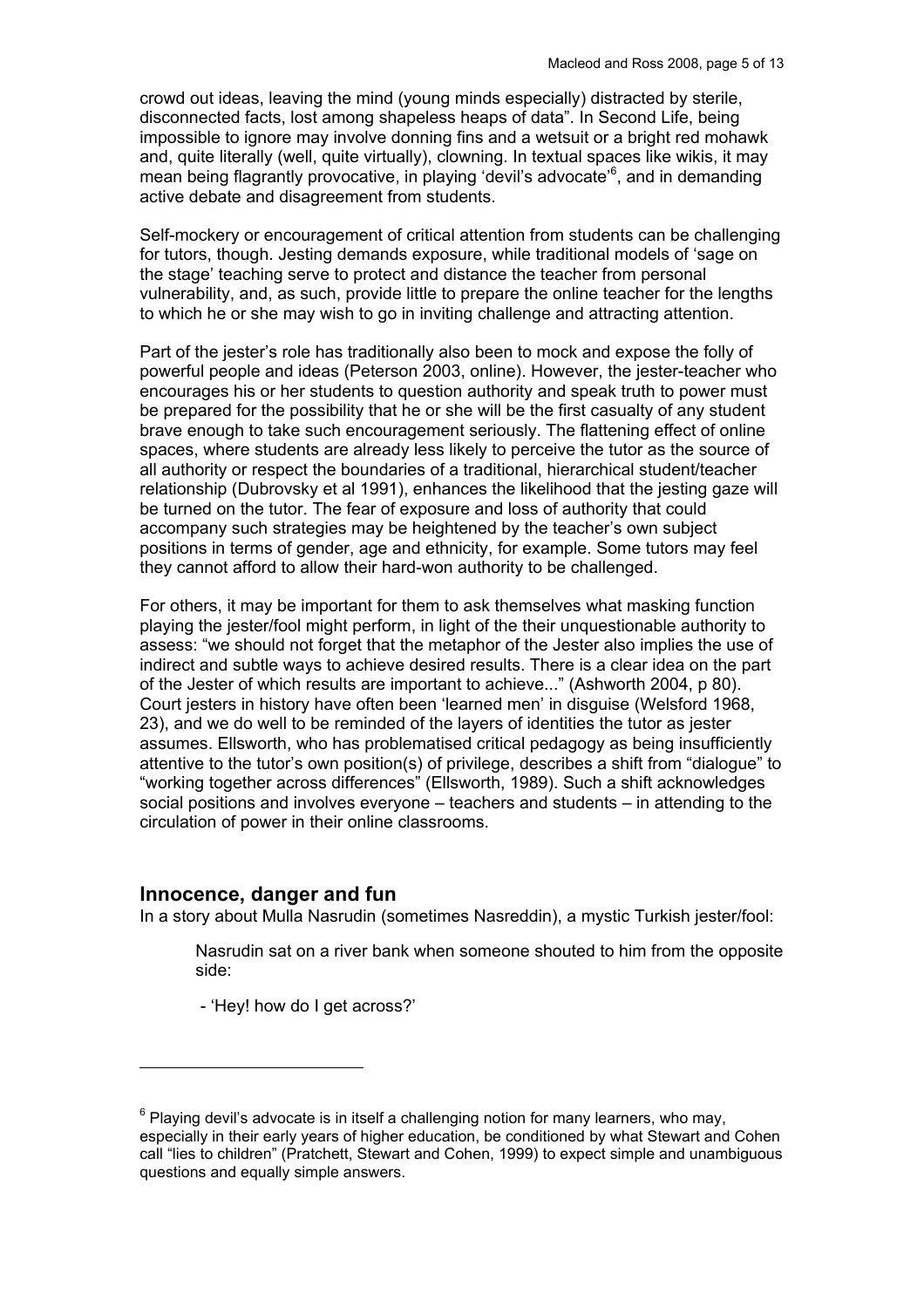$-$  'You are across!' Nasrudin shouted back.<sup>7</sup>

Nasrudin's response hints at several possibilities for the online learner: that the place one is may be perfectly adequate; that there is not necessarily a need to rush off somewhere else. This may be particularly the case at times when ignorance is felt most keenly. Moments of not-knowing can be extremely uncomfortable, and extremely productive. The fool embodies secure not-knowing in a way which can serve as a model for teachers and students. Secure not-knowing might also be termed "beginner's mind" (shoshin), or "Zen mind":

The Zen way of calligraphy is to write in the most straightforward, simple way as if you were a beginner, not trying to make something skilful or beautiful, but simply writing with full attention as if you were discovering what you were writing for the first time; then your full nature will be in your writing. (Introduction to Suzuki 1996, 14)

Students often fear, apologise for, or worst of all, conceal their feelings of ignorance. Convincing the student that it is perfectly acceptable not to know is not just a matter of tolerance and patience – not simply that the tutor should be courteous and unthreatening in his or her questioning. It is a matter of seeing the value in searching for an uncluttered perspective and a beginner's mind. To quote Groucho Marx, "A child of five would understand this. Send someone to fetch a child of five". The benefit for the learner of seeking to find nothing strange is the engagement of intelligence in the Piagetian sense of being "what you use when you don't know what to do" (Calvin, 1996). Attentive, 'childlike' curiosity on the part of tutors and students, and the accidental learning which can result is a gift that being Fool-ish might offer us.

Willeford (1969) writes of confrontations with foolishness which require us to untangle ourselves from our assumptions about the world:

Two Englishmen are riding in a train. FIRST ENGLISHMAN: 'I say, is this Wembley?' SECOND ENGLISHMAN: 'No, Thursday.' FIRST ENGLISHMAN: 'I am, too.' The Englishmen remain placid in what strikes us as their foolishness; they are [not] troubled by their incomprehension of each other... But their behaviour inflicts violence upon our assumptions of what people are and of how they ought to behave... we feel ourselves fooled by the irrational mess that has been made of a conventional conversation; in freeing ourselves from that mess, in which our conscious assumptions about the world have become for a moment stuck, we experience within ourselves the supremacy of the fugitive and irresponsible fool.

The magical force that induces chaos in the presence of the fool often results in a transvaluation of values that could be the beginning of a new order.  $(110 - 111)$ 

Good learning is often dependent on the ability to stand back from that which is already known. Alvin Toffler (1970) suggested not only the ability to learn as being central to literacy in the 21st Century, but also the ability to unlearn, and to relearn. Existing classifications of information should not be allowed to prevent us from seeing alternative patterns. Kurt Lewin (1947), in thinking about the challenge of social change, used the notion of "unfreezing" to describe this need to challenge the obviously true in one's cognitive structures. Indeed this can be seen in a very concrete way in the scholarship of physics teaching, where it can be shown that the active removal of incorrect, naive models is an important basis for establishment of more useful, predictive models of physical understanding (Hake, 1998).

<sup>7</sup> http://en.wikipedia.org/wiki/Nasreddin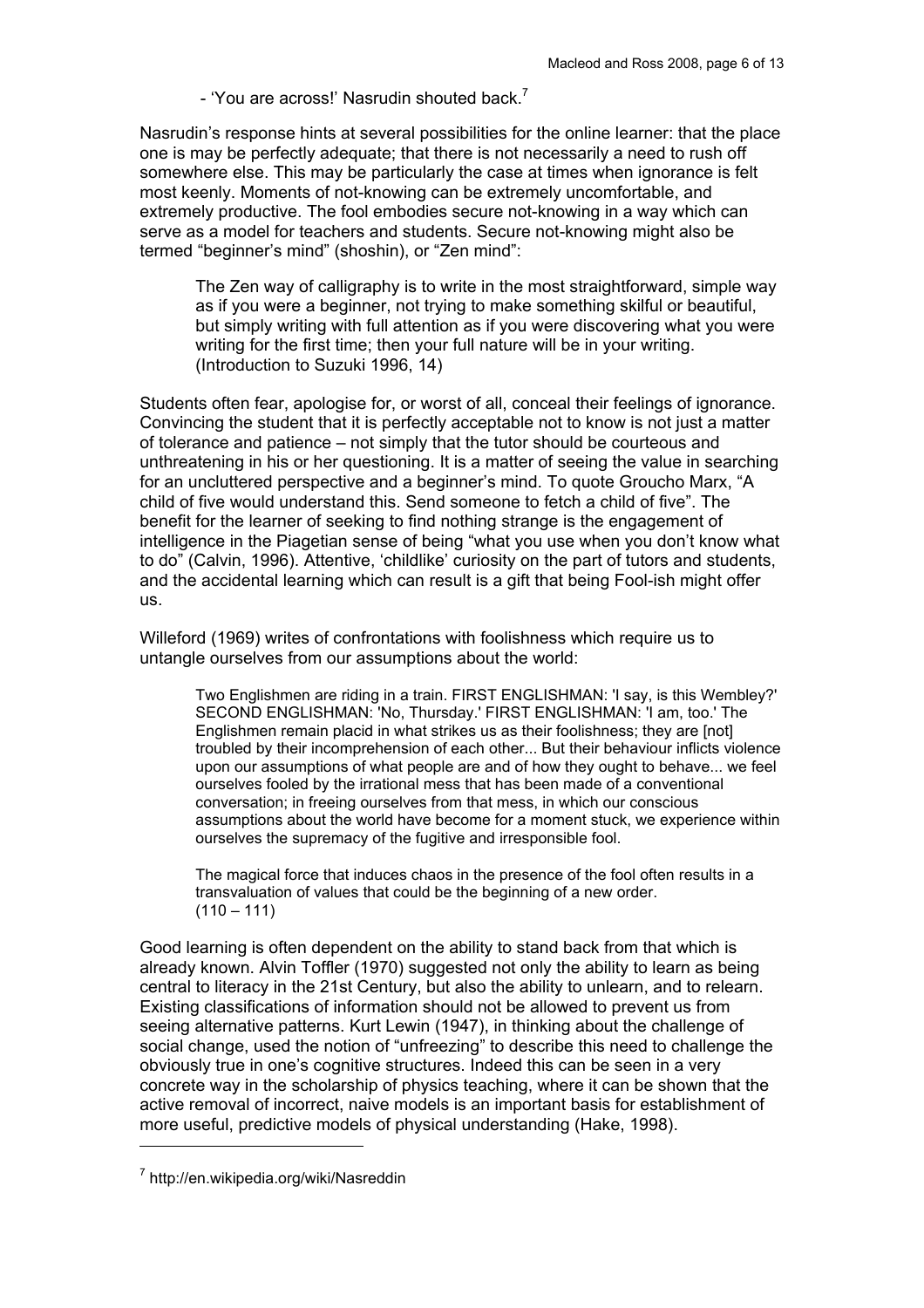Perry's (1970) model of the development of the student's epistemology suggests that the learner new to higher studies begins with the view that the truth exists, is out there to be known, and that it is consequently the teacher's job to set it forth, and the learner's job to assimilate it. The view that knowledge is contested and conditional in all sorts of important ways is often a difficult one to arrive at from this starting point. However, tolerance of ambiguity, and a willingness to let go of the security felt in previous learning, can open doors to the complexity of a subject. Tutors in *online* spaces have a unique opportunity to demonstrate the partiality and situatedness of knowledge, much as Nasrudin does, by drawing parallels with that which is so obviously the case in a physical sense – that each learner is somewhere else, and that much depends on perspective. Even those disciplines which would seem to offer the possibility of certainty and objective truth are full of "partially correct" models of the world which serve us well, and have been reinforced on many occasions. The reasons for this are explored in books by Gilovich (1991), and Piattelli-Palmarini (1994).

There is evidence that individuals differ in the strength of their need for cognitive closure. But there is also evidence that a playful or humourous approach by a teacher in a child's early years can encourage that child to be less upset by cognitive ambiguity (Tegano et al 1999). Perhaps it is not too late for the higher education tutor. The jester-teacher, however, must be particularly careful to direct his or her antics away from the audience – to include and involve them without making them targets or demanding self-mockery in return. Even with this in mind, challenging forms of humour, such as satire, can be painful for learners. The actor and entertainer Michael Flanders once said that "The purpose of satire, it has been rightly said, is to strip off the veneer of comforting illusion and cosy half truth, and our job, as I see it, is to put it back again!" Moving away from the comforting illusion and cosy half truth can be a distressing business. Sensitivity and care are needed in order to successfully tutor jest-fully; like juggling or tight-rope walking, there is skill involved. The skill in jesting is to make it look easy and spontaneous, while at the same time being aware of the limits of one's audience: in other words, not to go too far. The tradition of humanitarian clowning may be a useful model here, one whose principal aim is to calm, heal and facilitate: "Most of the time we don't know what rippling affect [sic] our little silliness has in calming situations and opening doors for others to do their work. We are not attached to results. The play of the moment is what is important" (Shobhana Schwebke, hospital clown $\delta$ ). There is certainly a place for casting the chaos as fun and excitement, rather than threat and danger, in our role as tutors.

The gentle clown also offers spaces for laughter and fun amongst the serious business of learning (Berk, 2003). "As a pedagogical device, humour can promote various objectives, such as to increase student interest and attention, facilitate the student-teacher relationship, provide students with a "mental break," or promote the understanding and retention of a concept." (LoSchiavo & Shatz, 2005, online). In addition, as Berk has found, "humour's primary psychological role is as an emotional response or buffer to relieve physical stress… laughter has been shown to stimulate a physiological effect that decreases stress..." (Stambor 2006, online).

Space for fun and light-hearted moments can be difficult to provide for in asynchronous interactions. However, LoSchiave and Shatz found that "humour can… help create an online atmosphere that encourages participation, creativity, and exploration" (2005).

<sup>&</sup>lt;sup>8</sup> http://www.hospitalclown.com/InfoPages/What%20is%20a%20Hospital%20Clown.htm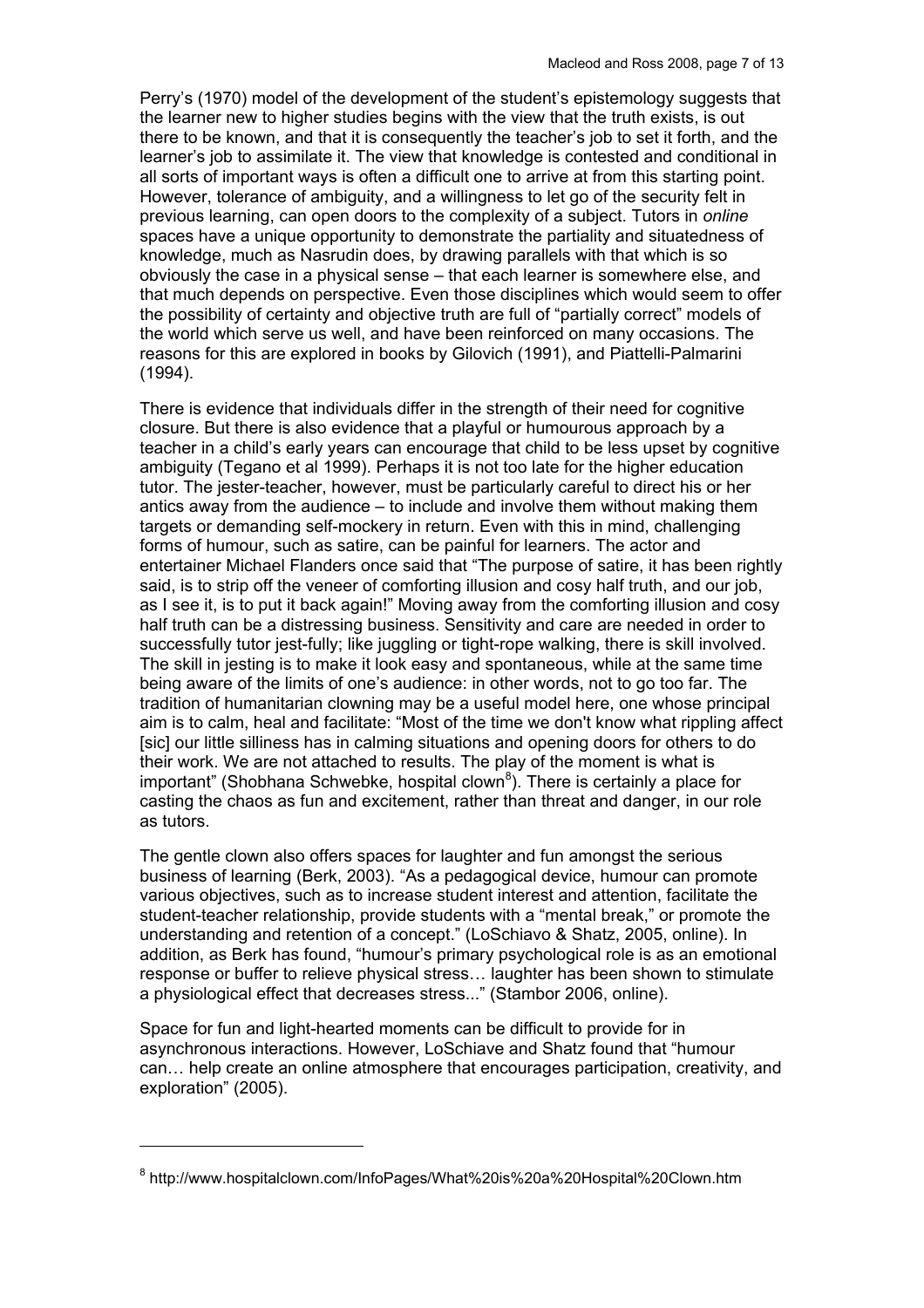# **Complexity, liminality and absurdity**

Unlike the jester, part of whose role is consciously and carefully to "speak truth to power", the fool is often seen as revealing the truth unwittingly, and to the benefit of the audience rather than himself. Shakespearian fools, for example, can "test our capacity to hear truth, in slant, peculiar and painful forms, and to use it to take a few steps in the general direction of freedom" (Edmundson 2000, online). There is much that could be usefully drawn out here about individual fools in Shakespeare: Touchstone, "a wise fool who acts as a kind of guide or point of reference throughout the play, putting everyone, including himself, to the comic test" (John Palmer<sup>9</sup>), and who travels with the protagonists into the Forest of Arden – the place between – where their fates are sorted out; Feste in Twelfth Night, both pivotal to, and slightly removed from, the action of the play; and Yorick, the silent Fool, whose absence deprived Hamlet of an usher "down the road not taken, a road on which he might have found some measure of happiness" (Edmundson 2000, online). Generally speaking, though, Shakespearian fools draw attention to the depth and complexity of things, but often in sidelong ways, in minor roles, and rarely for more than a moment or two at a time – perhaps because the audience, once pointed in the right direction, can do much of the work of untangling complexity themselves.

Indeed, it is necessary that we do untangle complexity ourselves. The online tutor is required to be so explicit and so prepared to have the first word that he or she may forget to leave spaces for the necessary work of the learner in constructing his or her own understanding of the material. These spaces can be a gift, and a vote of confidence: "In Shakespeare, to have a fool attending on you is generally a mark of distinction. It means that you've retained some flexibility, can learn things, might change; it means that you're not quite past hope… To be assigned a fool in Shakespeare is often a sign that one is, potentially, wise" (Edmundson 2000, online). The online tutor can often leap in too quickly, and make his or her guiding or clarifying input as soon as a student is seen as floundering. However, the evidences are that contributions from the tutor can lead to what Jean Wood has called "premature teacher closure of online learning conversations" (Wood, 2003). The temptation for the students is to say "That's alright then" in response to the tutor's contribution, and to hear the tutor's input as definitive. When this happens in a faceto-face tutorial it is obvious, and there is usually the opportunity to repair it. When it happens online, it may not be noticed by the tutor until the moment has passed, and the opportunity is lost forever.

On the other hand, and also following the model of a Shakespearian fool, the tutor *should* try to create a felt presence, so that the group, and the individual student, trusts that the tutor is aware of what is going on and is available to help out should it be needed. This may be an entirely psychological matter, or may be assisted by technology. For example, the manifestation of the presence of the tutor online within systems such as FirstClass, or WebCT Vista or through some application like Microsoft Messenger, or Skype, may serve to encourage and reassure the student. There is no implication here that the student will approach the tutor's online presence  $-$  although this may happen if it needs to  $-$  but that a felt presence bolsters the student's confidence to work, and take risks, on their own.

Turner maintains that the wide presence of tricksters in world literatures:

derives from their liminality, the "betwixt and between" state of transition and change that is a source of myth in all cultures ('Myth and Symbol' 580). As

<sup>&</sup>lt;sup>9</sup> http://en.wikipedia.org/wiki/Touchstone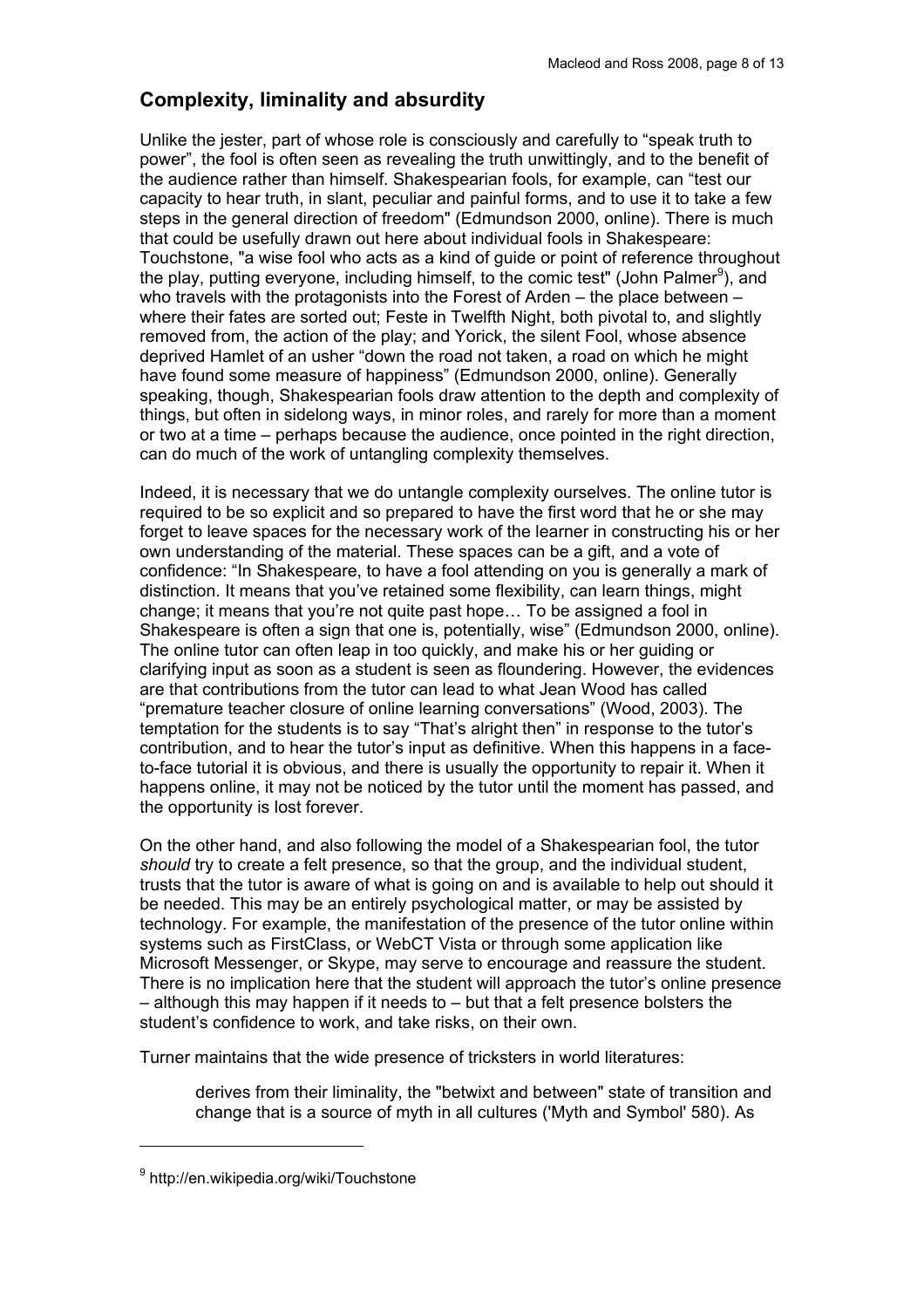liminal beings, tricksters dwell at crossroads and thresholds and are endlessly multifaceted and ambiguous" (Smith 1997, 7-8).

Online tutors, like tricksters, are the guardians of liminal spaces and of states of change and flux. These correspond, perhaps, to Meyer and Land's (2005) "threshold concepts". In the case of all online learners, regardless of discipline, one "troublesome knowledge" (Perkins 1999) tricksters guard may be a practical understanding that there is always a position to take:

Interpreter, storyteller, and transformer, the trickster is a master of borders and exchange, injecting multiple perspectives to challenge all that is stultifying, stratified, bland or prescriptive. (Smith 1997, pxiii)

The perceived boundaries of the self are more fluid in this medium (Turkle, 1995), and the online trickster-tutor has the opportunity to be present at this threshold and to demonstrate the power of exploring identity as a way of understanding what we hold sacred about ourselves – the sacred as a point of transition, not a starting point, nor necessarily a place of ultimate arrival. For example, we might consider what the medieval Feast of Fools (a day on which ecclesiastical hierarchies were inverted, choirboys dressed up as priests and elected a "bishop" from among their number, see for example Jung, in Radin 1956) accomplishes by reversals and other acts which straddle the line<sup>10</sup> between playful and radical. To perform a reversal or make fun of something in a Fool-ish or trickster-ish way does not necessarily mean that we are dismissing it. Rather, this is about bringing ideas into sharp relief so they can be examined. Self-awareness, reflexivity and the security of being able to recognise one's own position (at any given moment) is a possible reward for the trouble of entering online spaces with an openness to their difference and our own difference within them.

To provoke such exploration is sometimes to provoke fearful responses, and here, also, the trickster has something to offer. Fear can be a useful catalysing force, but:

The important point here seems to be getting to know our fear, examining it closer, staring at it square in the eye – not as a means of solving our problem, but as a way of undoing old ways of seeing, thinking, and feeling…. The "trick" is getting people to keep exploring and not bail out, especially when we discover something is not what we thought or expected it to be. (Sessums 2007, online)

The trickster has the ability to play with and celebrate ambiguity. S/he prefers chaos to order, and such a preference opens up radical possibilities for structuring (or deconstructing) online learning situations. These possibilities fit well with the non-linear, hypertextual/visual worlds in which online learners and teachers find themselves:

pedagogical methods and intentions rooted in principles of textual stability and the dissemination of knowledge among stable, autonomous subjects [are] often at odds with a medium in which both text and subject are liable to metamorphosis, to the shape-shifting which is so much a feature of our lives in the digital realm. (Bayne 2005, online)

One final story. Nasrudin was said to have ascended on three different days into the pulpit to preach, asking each time whether the audience knew what he was going to say. The first time, they said 'no', to which he replied "What shall I say to you until you do know?", and left. The second time Nasrudin asked, the people said 'yes', and

 $\overline{a}$ 

 $10$ <sup>to</sup> if there is such a line – ludic postmodernism, for example, would suggest that the playful is the radical. See Kellner and Best 1997, *The Postmodern Turn*.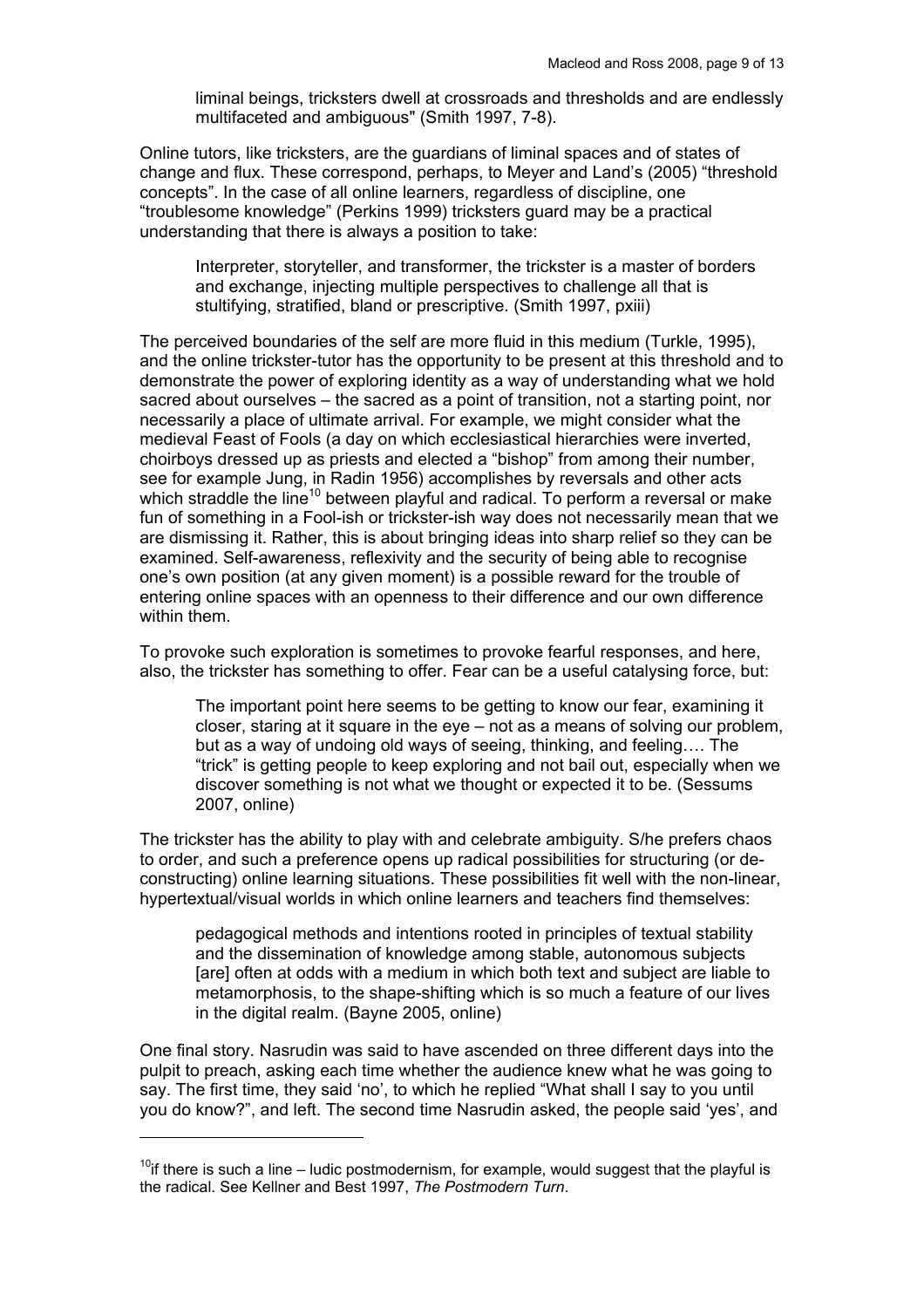Nasrudin said "Some of you do know already, what should I have to say to you?", and left again. The third time he asked, and after much discussion, some of the congregation replied "yes", and some replied "no". Nasrudin again left, this time telling them that "It were now well that those among ye who knew what the Cogia said should teach those that did not" (Borrow 1884, online).

Along with advocating a Web 2.0-style collaborative pedagogy, what is Nasreddin doing here? He may be poking fun at his followers and their desire to give the correct answer. He is also exposing them to absurdity. The ability to entertain absurdity and paradox is an important part of the process of arriving at new insights: old knowledge and understanding must be disrupted and reconfigured by new ideas or information in order for a more complex understanding of a subject to take shape. Piaget saw this disruption as a fundamental part of cognitive growth (Piaget, 1964). He described the way in which new knowledge, incompatible with existing knowledge structures, brings about a state of cognitive disequilibrium, thus motivating the cognitive resolution that follows. Similarly, Dewey (1934) observed that "equilibrium comes about not mechanically and inertly but out of, and because of, tension".

We are all inclined to want the safety of feeling sure of ourselves and certain that we have all the answers. Someone needs to come along and prise our white-knuckled fingers off the safety rail, and push us over the side, perhaps with a simple observation: the view is marvelous as you fall. This is what the trickster, fool and jester invite and challenge us to do for ourselves and for our students.

## **Conclusion**

As we have roamed through the territory opened up for us by the metaphors of jester, fool and trickster, we have often found the boundary between what we would wish to say about online 'learners' and 'teachers/tutors' blurring or dissolving entirely. The possibility that our approach might contribute to some of the ambiguity and surprise that we have celebrated through these characters is both pleasing and troubling. However, we have explored several aspects of what we consider to be fool-ish practice specifically for online tutors. In conclusion, our view is that online tutors should:

- be willing to be the focus of critical attention, and to make themselves impossible to ignore in noisy online spaces;
- support students to question and challenge authority (theirs and others'), but be aware of their own positions of power in doing so;
- model 'secure not-knowing' and enjoyment of ambiguity;<br>• find ways to provide a felt presence:
- find ways to provide a felt presence:
- allow students to untangle complexity for themselves, in their own context;
- be playful and use humour without making students a target:
- make the sacred a point of transition.

These are not practical "tips for teachers", and nor do we intend them to be. Rather, they represent a frame of mind: a jester, trickster or fool's approach to being alongside students in challenging, chaotic, digital environments.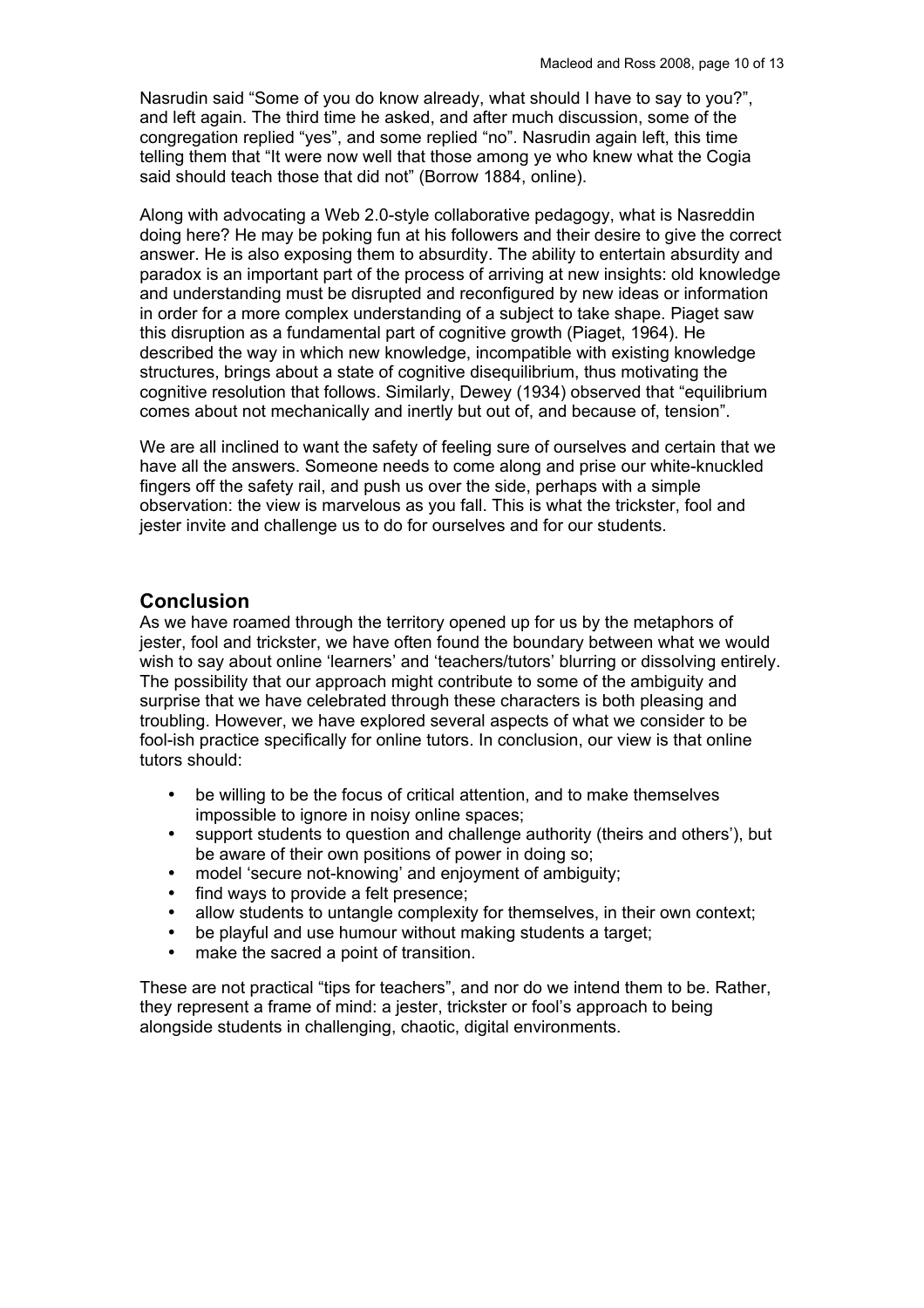#### **References**

Ashworth, P., Handl, G., Hole, C., Land, R., Orr, M., & Phipps, A. (2004) Who are "we", who are "you", who are "they"? Issues of role and identity in academic development. In L. Elvidge (ed), **Exploring Academic Development in Higher Education - Issues of Engagement**. Cambridge: Jill Rogers Associates.

Bayne, S. (2005) Deceit, desire and control: the identities of learners and teachers in cyberspace in Land, R and Bayne, S (eds) **Education in Cyberspace**. London: RoutledgeFalmer.

Berk, R. A. (2003**) Professors are from Mars, students are from Snickers : how to write and deliver humor in the classroom and in professional presentations** Sterling, Va., Stylus.

Calvin, W. H. (1996) **How brains think : evolving intelligence, then and now**. New York, Basic Books.

Dubrovsky, B. J., Kiesler, S. and Sethna, B. (1991) 'The equalization phenomenon: status effects in computer-mediated and face-to-face decision-making groups', **Human-Computer Interaction**, 6, 119-136.

Edmundson, Mark (2000). "Playing the Fool". **New York Times**, 2 April 2000. online

Ellsworth, E (1989) Why doesn't this feel empowering? Working through the repressive myths of critical pedagogy. **Harvard Educational Review**, 59/3.

Festinger, L. (1957) **A theory of cognitive dissonance**. Evanston, Ill: Row Peterson.

Flanders, M. ans Swann, D (1964) **At The Drop Of Another Hat**. Parlophone PCS 3052. Recorded live during a performance at the Haymarket Theatre, London, 1963

Dewey, J. (1934) **Art as Experience**. New York: Capricorn Books.

Garrison, D. R. and T. Anderson (2003) **E-learning in the 21st century : a framework for research and practice**. London, RoutledgeFalmer.

Gilovich, T. (1991) **How we know what isn't so : the fallibility of human reason in everyday life**. New York, N.Y., Free Press.

Joinson, A. N. (2002) **Understanding the psychology of Internet behaviour : virtual worlds, real lives**. Houndmills, Basingstoke, Hampshire ; New York, Palgrave Macmillan.

Hake, R. R. (1998) Interactive-engagement versus traditional methods: A sixthousand-student survey of mechanics test data for introductory physics courses. **American Journal of Physics**, 66 (1), 64-77.

King, A., (1993) From Sage on the Stage to Guide on the Side. **College Teaching** 41 (1) 30-35.

Land, R., & Bayne, S. (2002) Screen or monitor? Surveillance and disciplinary power in online learning environments. In C. Rust (Ed.), **Improving student learning using learning technology** (pp. 125-138). Oxford: OCSLD.

Land, R. and S. Bayne (2006). Issues in cyberspace education. In **Problem-based learning online**. M. Savin-Baden and K. Wilkie. Maidenhead, Society for Research into Higher Education & Open University Press.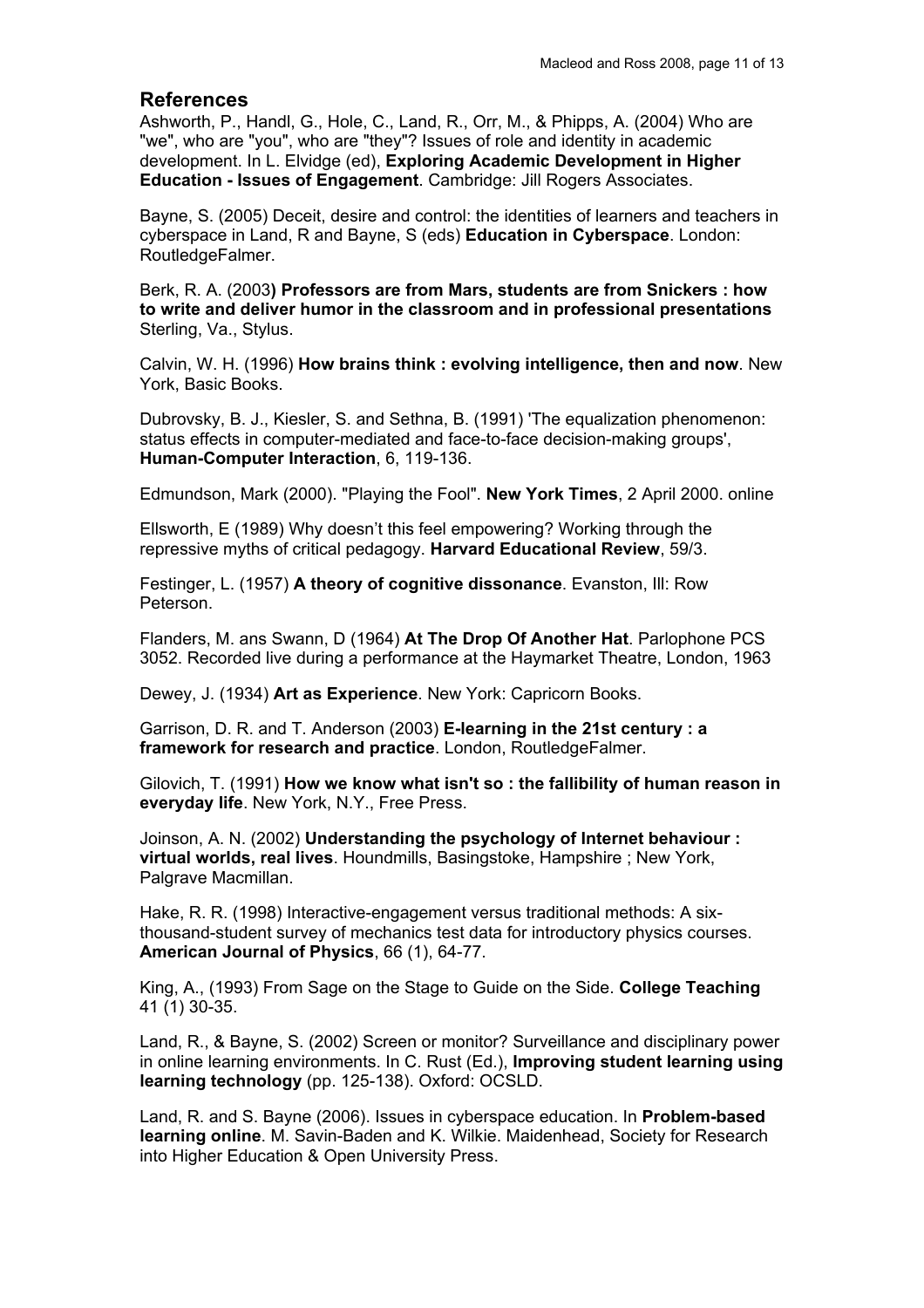Lanham, R. (2006) Economists of Attention in **The Economics of Attention: Style and Substance in the Age of Information**. extract online at http://www.press.uchicago.edu/Misc/Chicago/468828.html

Lewin, K. (1947) Frontiers in Group Dynamics Human Relations vol. 1 No 1: reprinted in D. Cartwright (ed.) **Field Theory in Social Science** London: Tavistock, 1952.

LoSchiavo, F. & Shatz, M. (2005) Bringing Life to Online Instruction with Humor. **Radical Pedagogy**, online at http://radicalpedagogy.icaap.org/content/issue8\_2/shatz.html

Mazzolini, M. and Maddison, S.(2003) **Sage, guide or ghost? The effect of instructor intervention on student participation in online discussion forums**. Computers & Education 40 (3), 237-253

Meyer, J.H.F., and Land, R. (2005) Threshold concepts and troublesome knowledge (2): Epistemological considerations and a conceptual framework for teaching and learning **Higher Education** 49: 373–388

McWilliam, E. (2005) Unlearning pedagogy. **Journal Of Learning Design**, 1(1).

Mortola, P. (2001) Sharing Disequilibrium. A Link Between Gestalt Therapy Theory and Child Development Theory **Gestalt Review 5**(1): 45–56.

Otto, B. (2001) **Fools are Everywhere: The Court Jester Around the World.**  University of Chicago Press. extract online at http://www.press.uchicago.edu/Misc/Chicago/640914.html

Perkins, D. (1999). 'The many faces of constructivism', **Educational Leadership**  57(3) 6–11.

Perry, William G., Jr. (1970) **Forms of Intellectual and Ethical Development in the College Years: A Scheme**. New York: Holt, Rinehart, and Winston.

Peterson, B. (2003). Fools Are Everywhere: The Court Jester around the World (review). **Journal of World History**. Volume 14, Number 4, pp. 555-559.

Piaget, J. (1964) Development and learning. In: **Piaget Rediscovered**, ed. R. E. Ripple & V. N. Rockcastle. New York: Cornell University Press.

Piattelli-Palmarini, M. (1994) **Inevitable illusions : how mistakes of reason rule our minds**. New York ; Chichester, Wiley.

Pratchett, T., I. Stewart and J. S. Cohen (1999) **The science of Discworld**. London, Ebury.

Radin, P. (1956). **The Trickster. A study in American Indian mythology** ... With commentaries by Karl Kere and C. G. Jung, pp. xi. 211. Routledge & Kegan Paul: London.

Roszak, T. (1994**) The cult of information : a neo-Luddite treatise on high tech, artificial intelligence, and the true art of thinking**. Berkeley, University of California Press.

Sessums, C. (2007) Please Panic! Allowing the Moment to Become the Teacher, online at http://elgg.net/csessums/weblog/147086.html